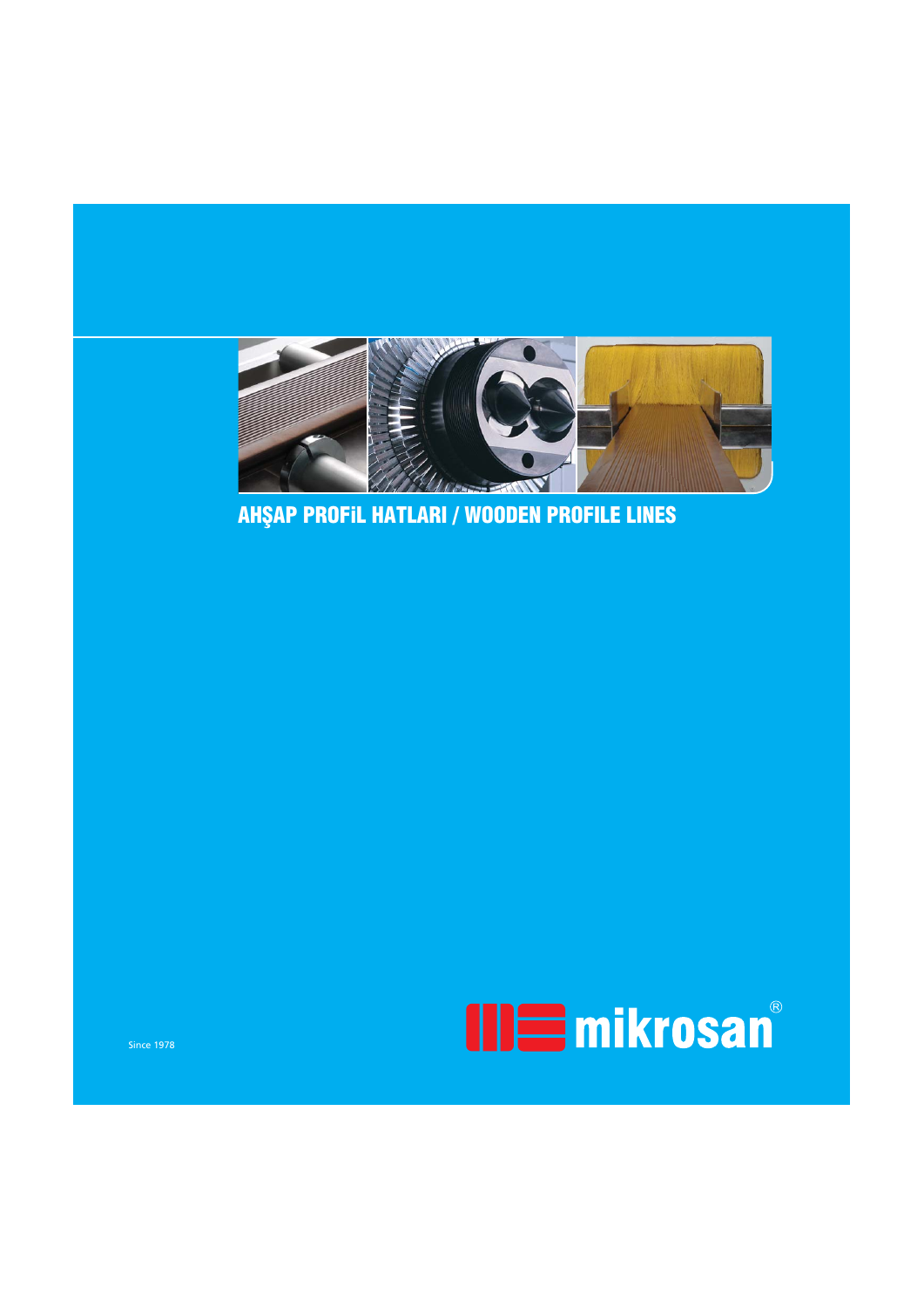## **MIKROSAN AHŞAP PROFIL HATTI** MIKROSAN WOODEN PROFILE LINE

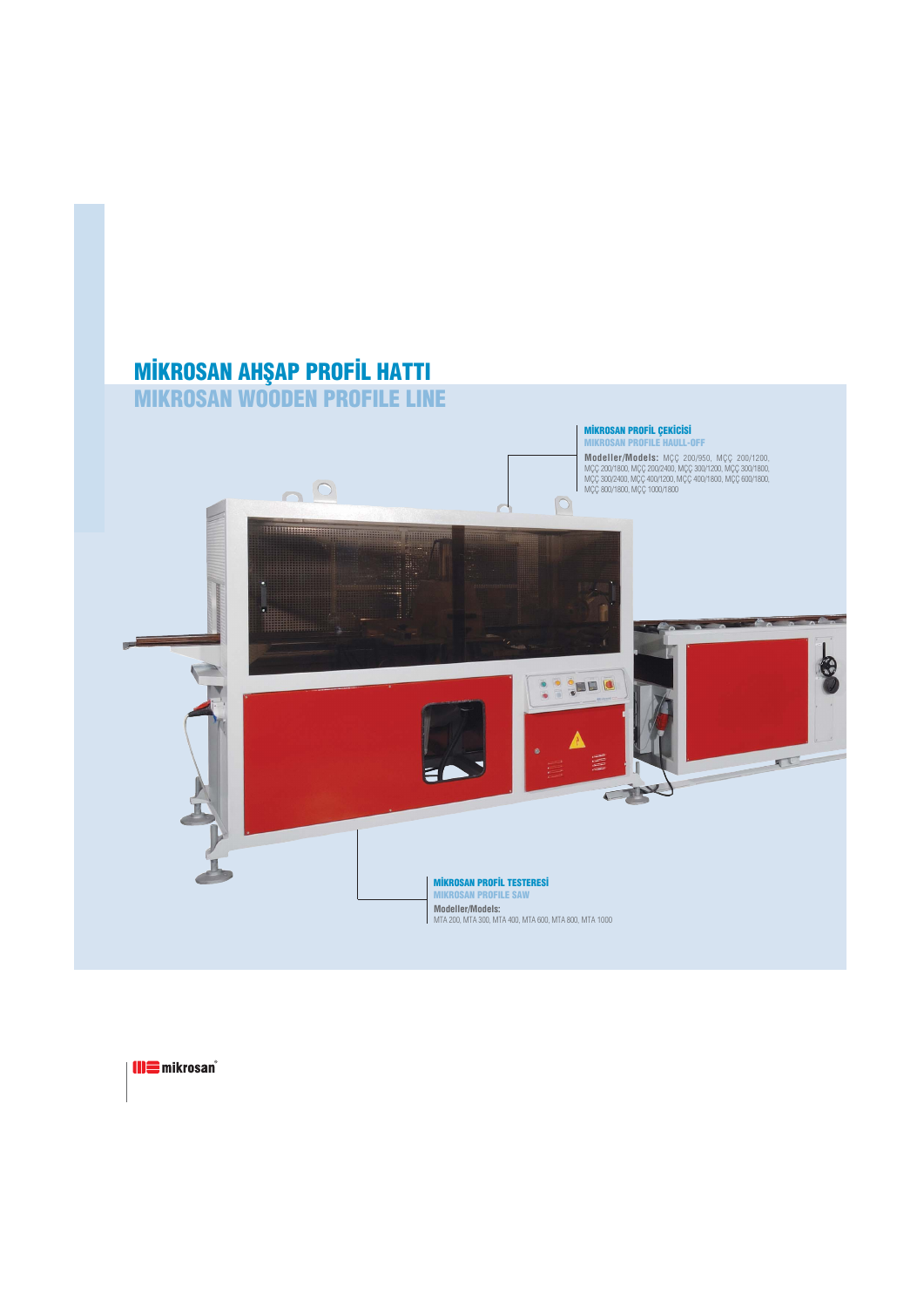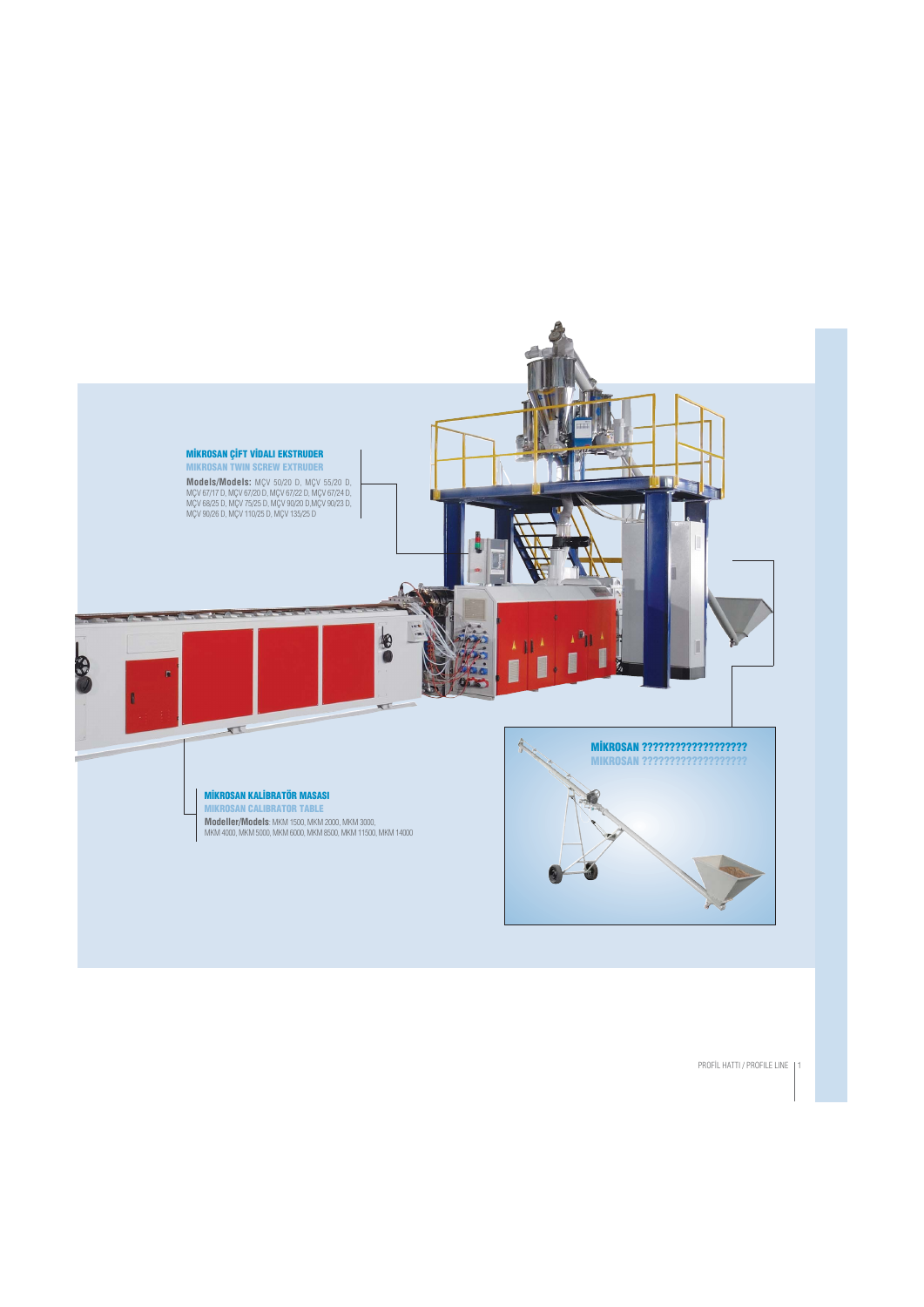## MIKROSAN ÇIFT VIDALI EKSTRUDERLERİ

**Models/Models:** MÇV 50/20 D, MÇV 55/20 D, MÇV 67/17 D, MÇV 67/20 D, MÇV 67/22 D, MÇV 67/24 D, MÇV 68/25 D, MÇV 75/25 D, MÇV 90/20 D,MÇV 90/23 D, MÇV 90/26 D, MÇV 110/25 D, MÇV 135/25 D

CE,TSE ve ISO 9001 kalite belgeli parçalardan üretilen, her biri mühendislik harikası olan makinalarınızın üretim kapasitesini 50-60 kg/saat'ten 1000 kg/saat'e kadar çıkarabilirsiniz. PVC toz ve granül hammaddeleriyle kapı-pencere profili, denizlik, orta, özel ve kompleks tip profiller üretebilirsiniz.

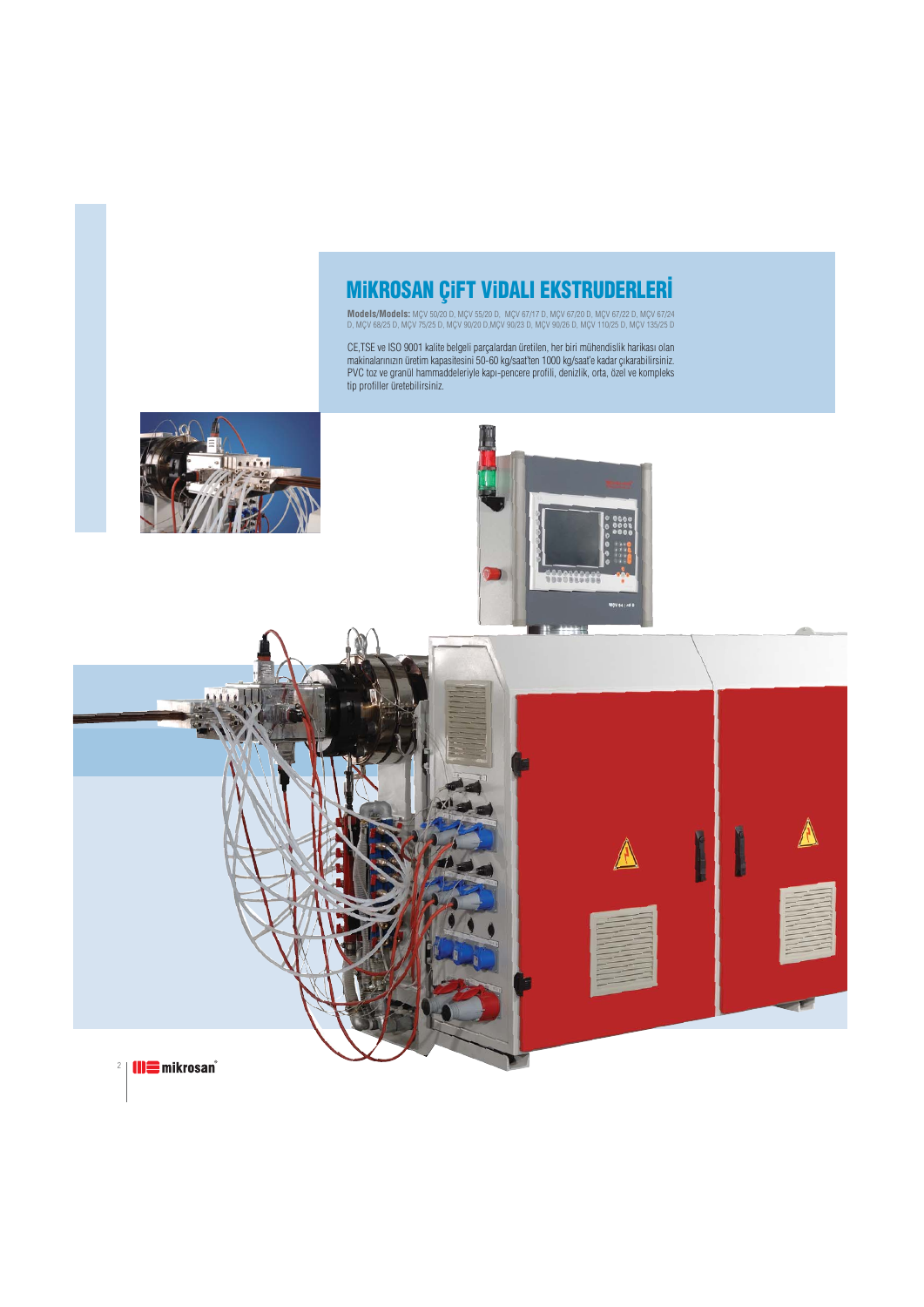



#### MIKROSAN TWIN SCREW EXTRUDERS

Mikrosan Twin Screw Extruders, which enable you to increase your production capacity from 50–60 kg/hour up to 1000 kg/hour, like all other Mikrosan equipment are masterpieces of engineering and technology. All electronic parts used in their production are manufactured by using advanced European technologies, awarded with CE, TSE and ISO 9001 Quality Certificates. Mikrosan Twin Screw Extruders are used in the production of door-window profiles, windowsills, special type of profiles, complex profiles etc. From PVC and granule raw materials.



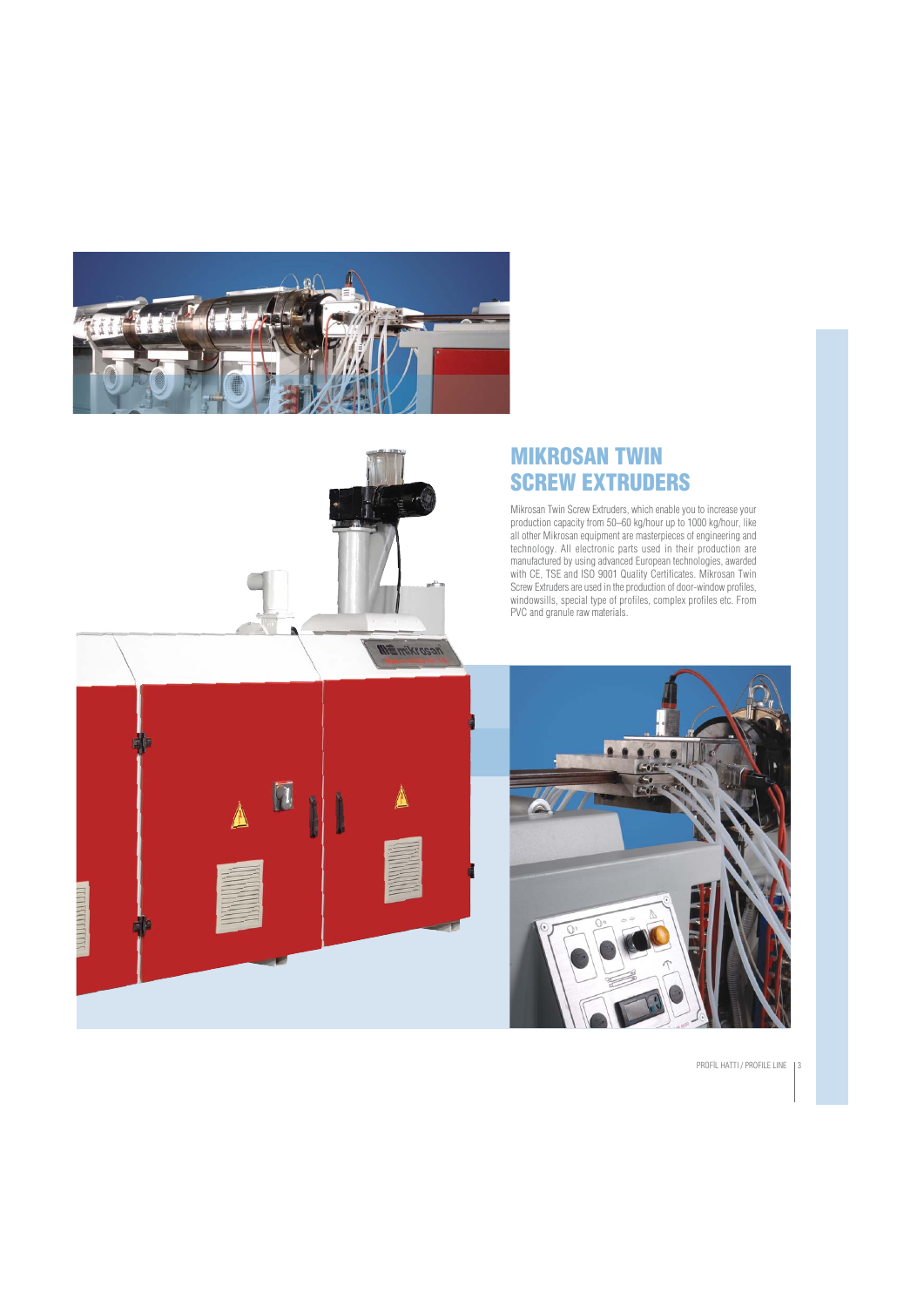# **MİKROSAN KALİBRATÖR MASASI**

**Modeller/Models**: MKM 1500, MKM 2000, MKM 3000, MKM 4000, MKM 5000, MKM 6000, MKM 8500, MKM 11500, MKM 14000

Mikrosan Kalibratör Masasında yer alan vakum dağılımındaki hassasiyet ve soğutmadaki turbulasyon sayesinde profiliniz zamanında soğur ve yüzey, gereken sertliğe ulaşır. Mikrosan Kalibratör Masası sayesinde profil kalibratörünü verimli ve emniyetli kullanabilirsiniz. Profil çeşidine göre su ve vakum bağlantılarının artırılabildiği Kalibratör Masalarında denge ayarları makina modellerine göre manuel, yarı otomatik ya da otomatik olarak tasarlanabilir. Doğru seçilmiş bağlantı ve tesisat sayesinde enerji kayıplarınızı minumuma indirebilir ve daha ekonomik profil elde edebilirsiniz.



#### MIKROSAN CALIBRATOR TABLE

Mikrosan Calibrator Table is specially designed for higher efficiency and stability of Profile Calibrator. Water and vacuum connections of calibrator tables can be easily increased according to profile type. Equilibrium adjustments required for production (upward - downward, forward - backward, balance, etc.) are designed either as manual or automatic according to the models of machines.



 $4$  | **III** mikrosan<sup>®</sup>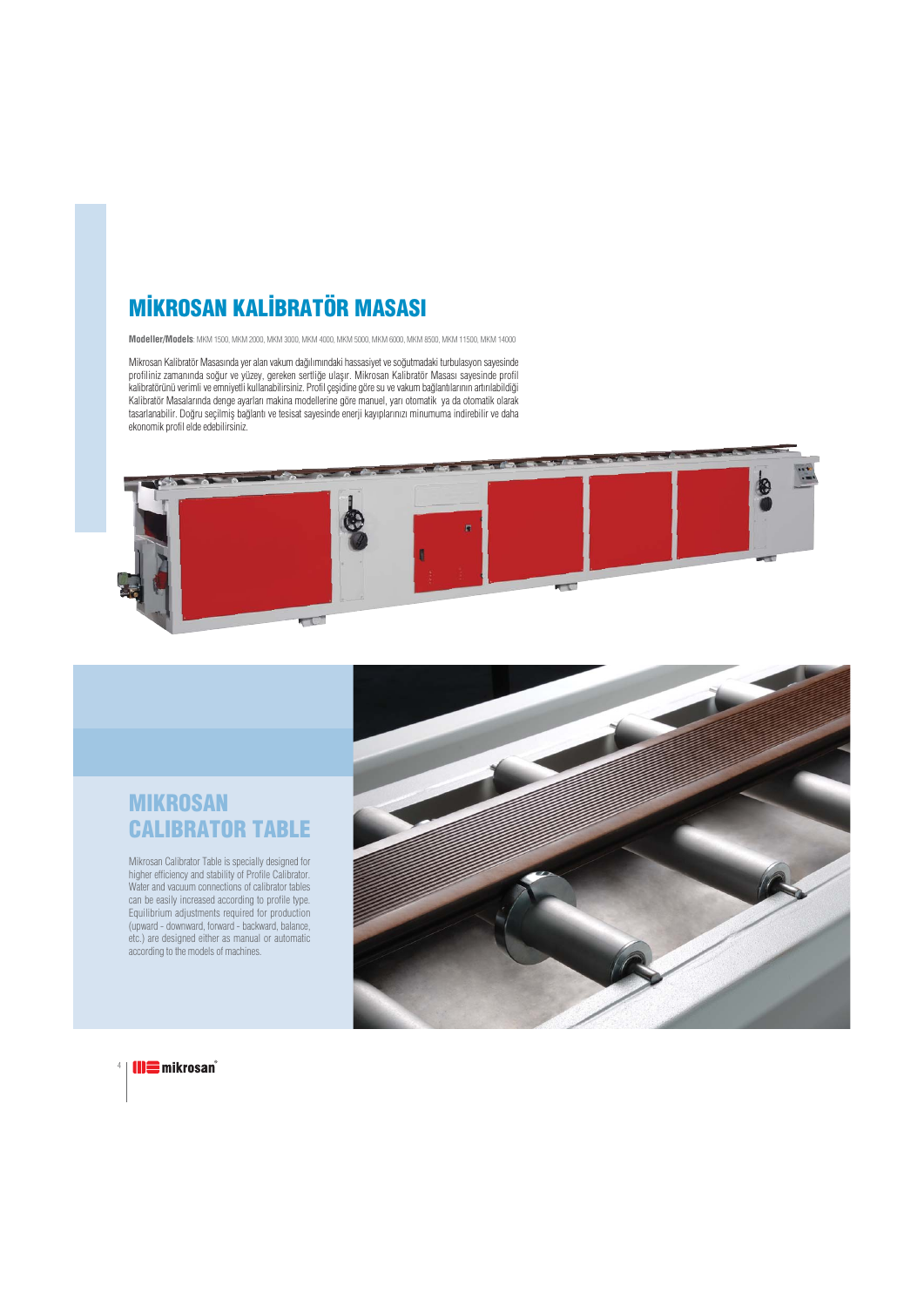



# **MIKROSAN PROFİL ÇEKİCİSİ**

**Modeller/Models:** MÇÇ 200/950, MÇÇ 200/1200, MÇÇ 200/1800, MÇÇ 200/2400, MÇÇ 300/1200, MÇÇ 300/1800, MÇÇ 300/2400, MÇÇ 400/1200, MÇÇ 400/1800, MÇÇ 600/1800, MÇÇ 800/1800, MÇÇ 1000/1800

15mm - 1000mm profil genişliği, 0,2m/dak ile 30m/dak arasında ayarlanabilir çekme hızı ve talebe göre ayarlanabilir basma kuvveti özelliği ile donatılmış, emsalsiz Profil Çekicisinde zincir yağlama işlemini otomatik, yarı otomatik ya da manuel olarak gerçekleştirebilirsiniz. Çekicilerde kullanılan palet lastikleri uzun yıllar ve araştırmalar neticesinde ulaştığımız doğru şor ve yumuşaklık formülünden üretilmektedir.

## MIKROSAN PROFILE HAULL-OFF

We supply Mikrosan Profile Haull-Off equipped with a pallet width varying from 200 to 600 mm, adjustable haulling speed between 0,2m/min. and 30 m/min. and with adjustable pressing capability for perfect production. We also supply Mikrosan Profile haull-off with alternatives enabling you to perform automatic, semi-automatic or manual lubrication and adjustable haull-off palettes for technical and special profiles.

## MiKROSAN **PROFIL TESTERESI**

**Modeller/Models:** MTA 200, MTA 300, MTA 400, MTA 600, MTA 800, MTA 1000

Özel bir incelikte tasarlanan testereler sayesinde daha az çapak ortaya çıkarken, encoder ve switch sistemleri ile kesme boyunu istediğiniz ölçüde ayarlayabilir, dikey ya da boyuna kesme şekillerinden birini seçebilirsiniz. İsteğinize göre testereyi çekiciden bağımsız olarak da yerleştirebilirsiniz. Hassas araştırmalarımızın neticesi olarak geliştirdiğimiz özel tip giyotin panel profil kesicisi sayesinde, üretiminizi çapak, toz ve lüzumsuz kayıplardan kurtarabiliriz.

#### MIKROSAN PROFILE SAW

Saw blades have a special thin design preventing formation of burrs and dust. Our encoder and switch systems will enable you to have the desired cutting length during production. You can individually determine the cutting shape by using vertical or planetary saw blades with a diameter upto 500 mm. Saws can also be installed independent from the haull-off upon your request.